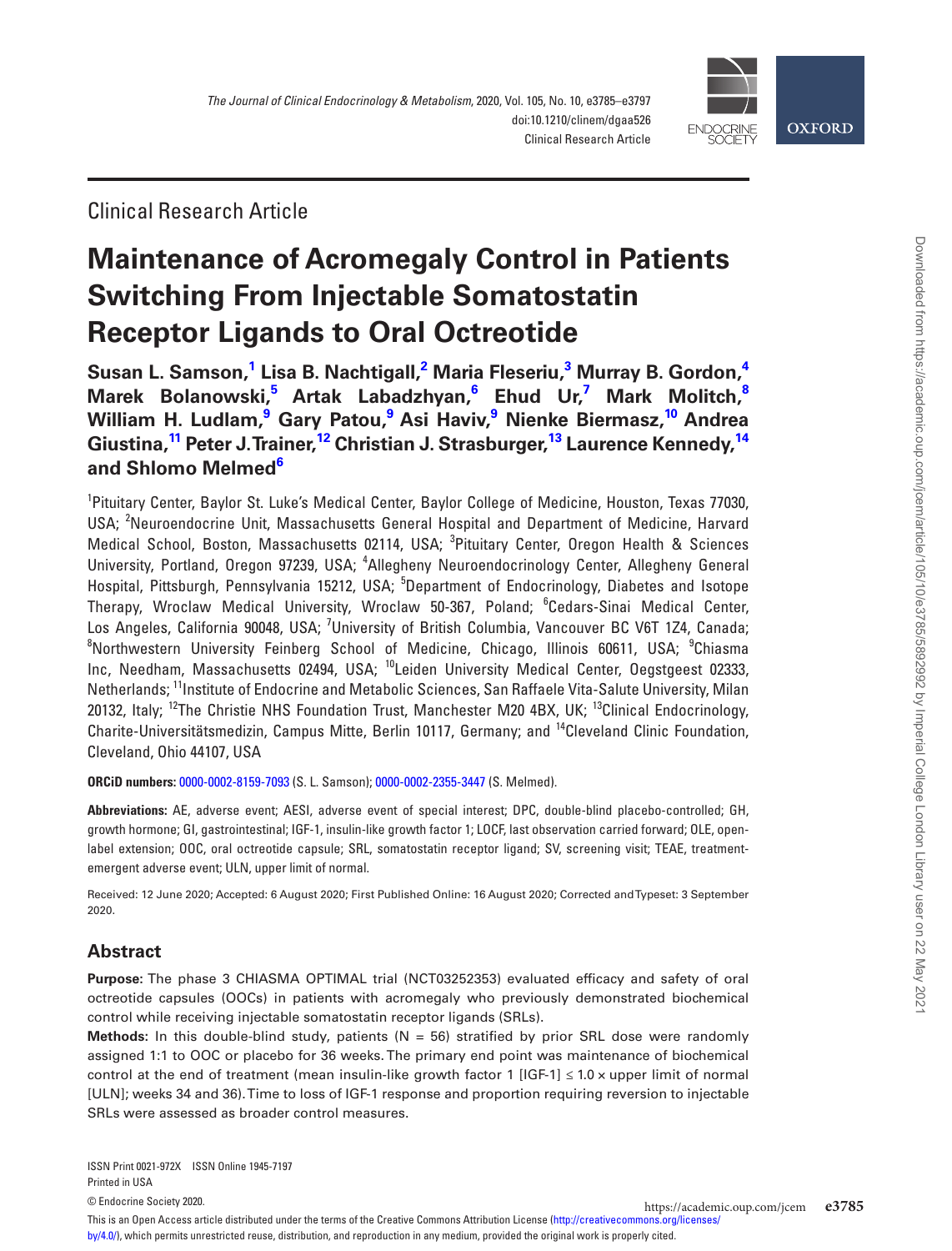**Results:** Mean IGF-1 measurements were 0.80 and 0.97 × ULN for OOC and 0.84 and 1.69 × ULN for placebo, at baseline and end of treatment, respectively. Mean growth hormone (GH) changed from 0.66 to 0.60 ng/mL for OOCs and 0.90 to 2.57 ng/mL for placebo. Normalization of IGF-1 levels (≤ 1.0 × ULN) was maintained in 58.2% for OOCs vs 19.4% for placebo ( $P = .008$ ); GH levels were maintained (< 2.5 ng/ mL) in 77.7% for OOC vs 30.4% for placebo (*P* = .0007). Median time to loss of response (IGF-1 > 1.0 or ≥ 1.3 × ULN definitions) for patients receiving placebo was 16 weeks; for patients receiving OOCs, it was not reached for both definitions during the 36-week trial (*P* < .0001). Of the patients in the OOC group, 75% completed the trial on oral therapy. The OOC safety profile was consistent with previous SRL experience.

**Conclusions:** OOCs may be an effective therapy for patients with acromegaly who previously were treated with injectable SRLs.

**Freeform/Key Words:** oral octreotide, acromegaly, IGF-1, somatostatin receptor ligands, somatostatin analogues, growth hormone

Acromegaly is characterized by excessive circulating levels of growth hormone (GH) and insulin-like growth factor 1 (IGF-1), usually resulting from a GH-secreting pituitary adenoma [\(1](#page-10-0)[-3\)](#page-10-1). As such, GH and IGF-1 are biochemical markers of acromegaly activity ([4-](#page-10-2)[6\)](#page-10-3). Surgical resection is the preferred primary treatment option but is not appropriate in all cases and does not result in disease control in approximately half of patients, depending on tumor size, invasiveness, and experience of the surgeon [\(7\)](#page-10-4). For these patients, adjuvant pharmacotherapeutic treatments are indicated  $(8, 9)$  $(8, 9)$  $(8, 9)$  $(8, 9)$ .

The long-acting injectable somatostatin receptor ligands (SRLs) octreotide and lanreotide are used as firstline medical treatment for patients with acromegaly ([3](#page-10-1)). However, these agents require deep tissue injection and can be associated with substantial treatment burden or deleterious long-term sequelae, including injection site pain, nodules, bruising, inflammation, and scarring [\(2](#page-10-7), [10](#page-10-8)). Injectable SRLs may also negatively affect patient quality of life; patients have reported anxiety, frustration, and loss of independence caused by the injections ([10](#page-10-8), [11](#page-10-9)). Although some patients are able to safely and effectively receive injections at home, a recent study found that only 17% of patients with acromegaly are receiving injections in this manner ([10,](#page-10-8) [12](#page-10-10), [13\)](#page-11-0). With the majority of SRL injections occurring in the health care delivery setting, patients report a burden to their everyday life, including impacts from travel and administration time in addition to lost work [\(10\)](#page-10-8). A portion of patients on low doses of injectable SRLs have been found to tolerate an extended dosing interval without breakthrough symptoms ([14](#page-11-1)). In a survey of real-world patient experience, approximately two-thirds of patients with acromegaly still receive the standard 28-day injectable dosing cycle [\(10,](#page-10-8) [14](#page-11-1)). Moreover, long-acting injectable SRLs may not provide a full month of biochemical control, and some patients report a wear-off effect with recurrence of symptoms

toward the end of the dosing interval that sometimes necessitates supplemental injections [\(10,](#page-10-8) [15](#page-11-2), [16\)](#page-11-3).

Accordingly, oral octreotide capsules (OOCs) were developed as a potential treatment option to address challenges encountered with injectable medications [\(17](#page-11-4)). OOCs use a transient permeability enhancer formulation composed of an enteric-coated capsule filled with an oily octreotide suspension ([18\)](#page-11-5). The enteric coating facilitates the capsule to remain intact in the stomach until it traverses to the higher pH of the small intestine [\(18\)](#page-11-5), where transient permeability enhancer excipients may enable intestinal absorption of octreotide at therapeutic levels via transitory and reversible physiologic paracellular absorption pathways [\(18,](#page-11-5) [19\)](#page-11-6).

Registration trials evaluating currently available injectable SRLs in patients with acromegaly were primarily open-label, single-arm studies that assessed treatment efficacy based on maintenance of IGF-1 and GH levels ([20](#page-11-7)[-23](#page-11-8)). In a meta-analysis of clinical trials evaluating biochemical efficacy both in short- and long-acting octreotide and lanreotide formulations, overall biochemical control rates were 56% for GH and 55% for IGF-1 normalization, although there were large variations among studies [\(24](#page-11-9)). These results are broad assessments of acromegaly control with injectable SRLs, but direct comparisons cannot be made across studies.

Of the patients with acromegaly treated with OOC in an open-label, phase 3 study who previously responded to injectable SRLs, 65% maintained biochemical control at the end of the study and had reduced symptom severity ([17](#page-11-4)). The safety profile of OOCs in that open-label trial was found to be similar to previously known safety reports for octreotide.

The CHIASMA OPTIMAL (Octreotide capsules vs Placebo Treatment In MultinationAL centers; NCT03252353) study was designed as a placebo-controlled trial to evaluate the efficacy and safety of OOCs in patients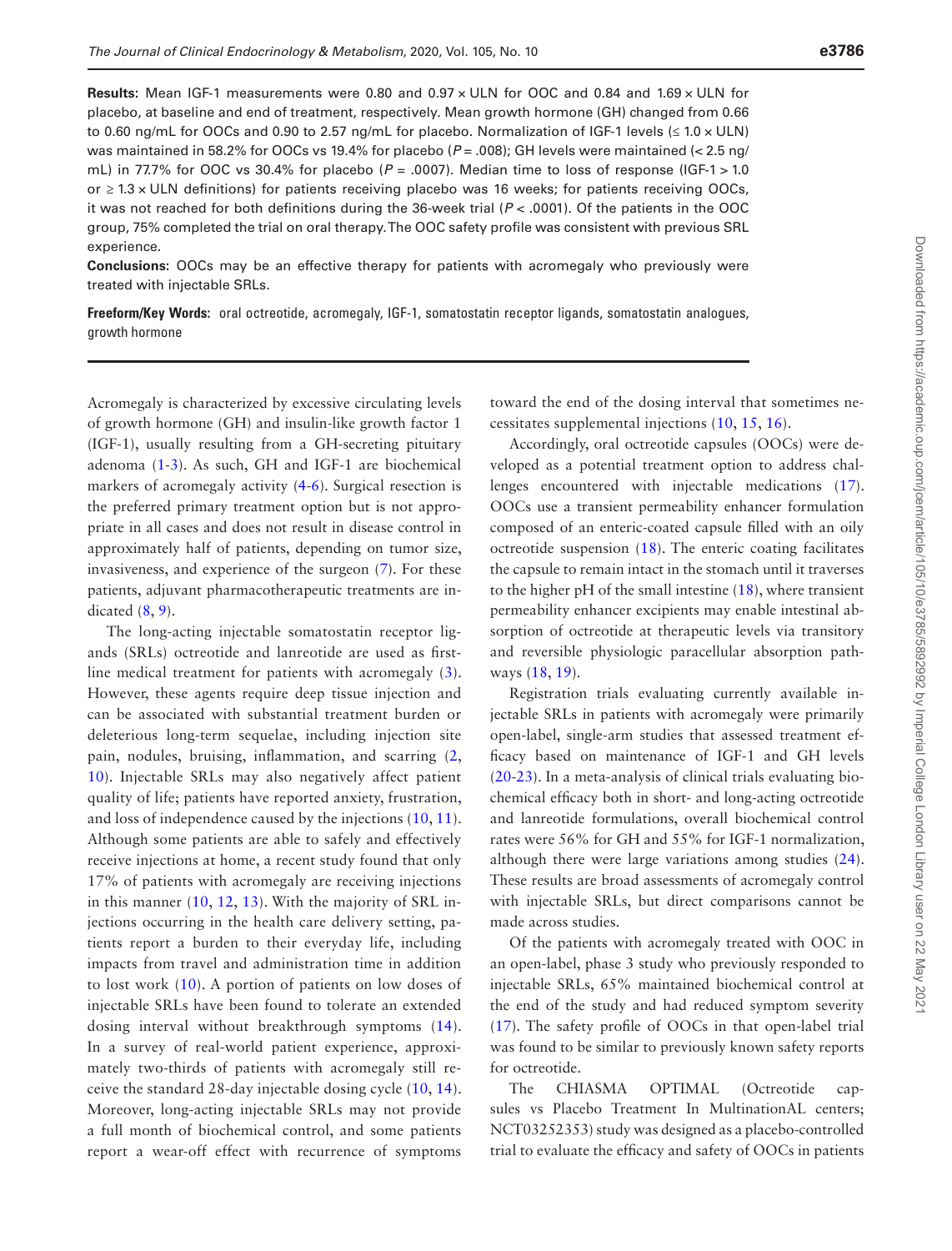with acromegaly who previously demonstrated biochemical control on a stable long-acting injectable SRL regimen. Notably, owing to its placebo arm, the study also provides an assessment of disease activity following washout of long-term treatment, as well as distinguishing between disease-related and treatment-related adverse events (AEs) that are side effects of SRL therapy.

# **Materials and Methods**

CHIASMA OPTIMAL was a prospective, multicenter, randomized, double-blind, placebo-controlled study conducted under a Special Protocol Assessment–agreed protocol with the US Food and Drug Administration from August 2017 to June 2019. An institutional review board (local or central) or independent ethics committee reviewed and approved the protocol prior to study initiation, and a steering committee and an independent data monitoring committee provided study oversight. Sixty study sites were initiated, 34 of which enrolled 1 or more patients. Eligible individuals were randomly assigned 1:1 to OOCs or placebo using permuted block randomization, stratified by prior SRL dose. Written informed consent was obtained from all participants.

### **Patients**

The study enrolled men and women aged 18 years or older with a confirmed diagnosis of acromegaly: pituitary tumor on magnetic resonance imaging or pathology report, and documented evidence of active disease (IGF-1  $\geq$  1.3  $\times$  upper limit of normal [ULN]) following 3 or more months from the most recent pituitary surgery, if performed, to ensure there was active disease prior to medical therapy. Eligible patients were required to have received long-acting injectable octreotide or lanreotide as monotherapy for 6 or more months and to be on a stable dose for 3 or more

months of therapy, with biochemical control defined as IGF-1  $\leq$  1.0  $\times$  ULN based on the average of 2 assessments at screening visit (SV)1 and SV2. Patients were excluded from participating if they 1) were using an off-label dose or dosing interval of a long-acting SRL injection; 2) had participated in previous OOC phase 3 clinical trials (NCT01412424 or NCT02685709); 3) had symptomatic cholelithiasis; 4) had previous conventional or stereotactic radiotherapy of the pituitary; 5) had undergone pituitary surgery within 6 months prior to screening; or 6) were treated with pegvisomant within 24 weeks, dopamine agonists within 12 weeks, or pasireotide within 24 weeks of SV1.

# Study design

The study consisted of a screening period, a double-blind placebo-controlled (DPC) period and an open-label extension (OLE) [\(Fig. 1](#page-2-0)).

Patients were screened for study eligibility during 2 in-clinic visits (SV1 and SV2) to assess IGF-1 levels, with SV2 performed within 2 weeks of the anticipated baseline visit (4, 6, or 8 weeks from their last SRL injection). The baseline IGF-1 value, on injectable SRLs, was determined by averaging the IGF-1 values from baseline visits and SV2. Patients were started on OOCs or placebo the day they would have received their next SRL injection  $(\pm 3$  days). Patients were instructed to take the capsules with water, on an empty stomach, at least 1 hour before a meal or at least 2 hours after a meal. During the 36-week DPC period, patients received 40 mg of OOC or equivalent placebo capsules—one 20-mg capsule in the morning and one in the evening. The dose was titrated at the investigator's discretion, based on IGF-1 and/or symptoms of acromegaly, to 2 capsules in the morning and 1 capsule in the evening/night (60 mg/d) to 2 capsules twice



<span id="page-2-0"></span>**Figure 1.** Study design for the CHIASMA OPTIMAL trial, including screening, DPC period, and OLE. DPC, double-blind placebo-controlled; IGF-1, insulin-like growth factor 1; OLE, open-label extension; OOC, oral octreotide capsules; SRL, somatostatin receptor ligand; SV, screening visit.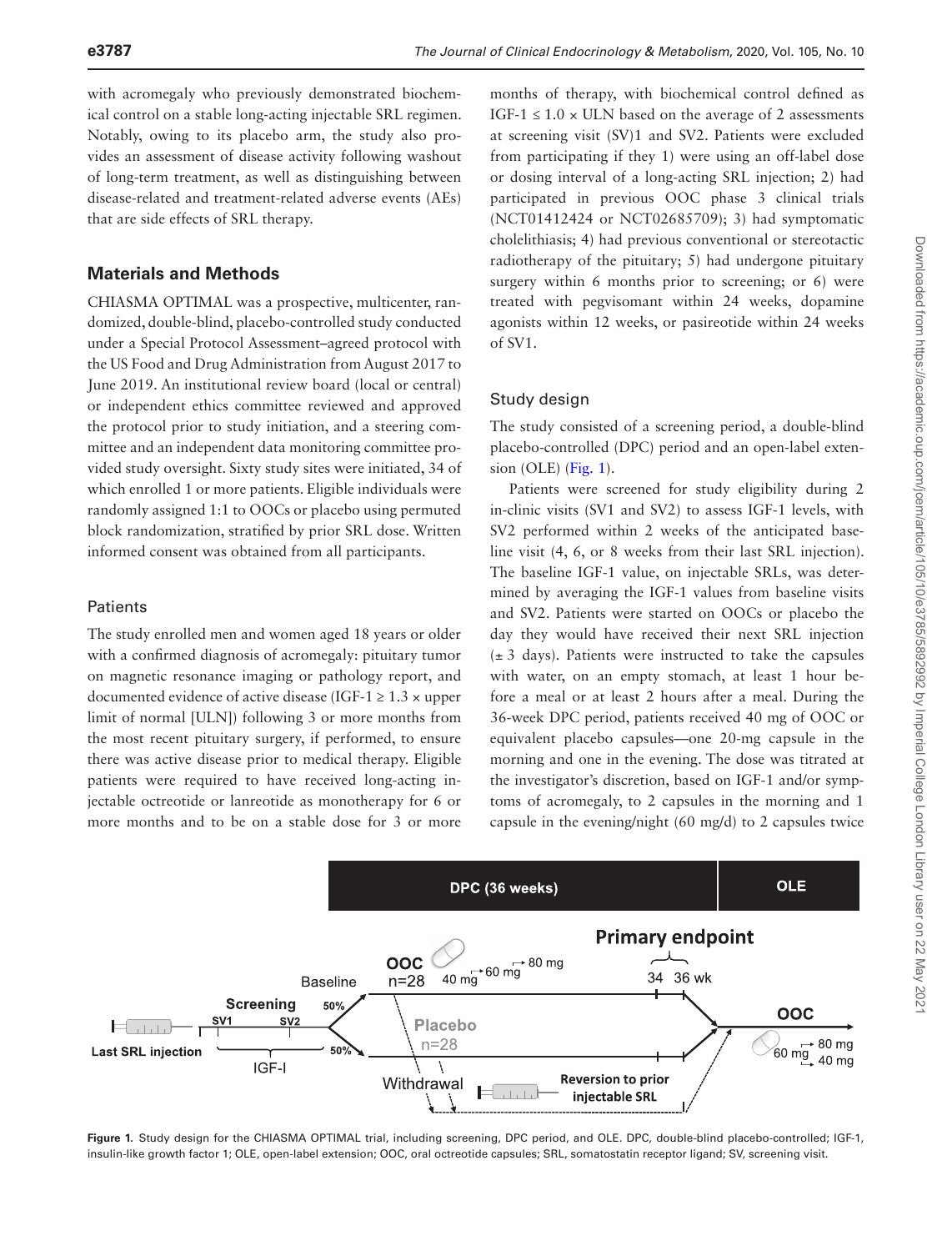daily (80 mg/d). Recommendations for titration included an increase of IGF-1 levels compared to baseline (defined as IGF-1 increase by  $\geq 30\%$  to  $> 1.0 \times$  ULN, or IGF-1 levels  $> 1.0 \times$  ULN for 2 consecutive visits), or new or worsening of acromegaly signs and symptoms. Patients entering the OLE may have received OOCs or placebo in the DPC period and were retitrated starting at 60 mg, with subsequent dose escalation or deescalation.

Patients who discontinued study treatment early for any reason reverted to their prior injectable SRL regimen and were followed until week 36. Patients were required to discontinue study drug treatment if they met predefined withdrawal criteria—defined as IGF-1  $\geq$  1.3  $\times$  ULN for 2 consecutive assessments after 2 or more weeks with oral treatment on the maximum number of capsules per day (4 capsules) and exacerbation of acromegaly clinical signs/ symptoms for 2 consecutive assessments. Eligible patients who completed the DPC period on OOCs or placebo or discontinued treatment after meeting the predefined withdrawal criteria were eligible to enter the OLE study and receive OOC until subsequent product approval or study termination.

#### **Outcomes**

Efficacy outcomes for this study included the change from baseline to end of treatment in mean IGF-1 and mean GH; proportion of patients who maintained IGF-1 control (IGF-1  $\leq$  1.0  $\times$  ULN) at the end of the DPC period (primary end point, determined by the average of week 34 and 36 levels for patients who completed the DPC period on study drug [discontinuation for any reason was regarded as treatment failure]); proportion of patients who maintained GH response at the end of the DPC period (secondary end point, average GH < 2.5 ng/mL, of those patients with screening GH < 2.5 ng/mL); time to loss of biochemical control in the DPC period (secondary end point, based on 2 definitions—the earliest time at which IGF-1 > 1.0 or  $\geq 1.3 \times$  ULN for 2 consecutive visits); and proportion of patients who reverted to prior injectable SRL in the DPC period (secondary end point). The main safety outcomes for this study included incidence of AEs and incidence of new or worsening AEs of special interest (AESIs) that pertained to signs or symptoms attributable to acromegaly.

#### **Statistics**

The trial had a power of 80% or greater for various response rates assumptions on OOCs and placebo, assuming a placebo response rate of less than or equal to 10% and a difference of 40% or greater between the treatment arms. The primary efficacy analysis was based on all randomly assigned patients. The proportion of IGF-1 responders was compared between treatment groups using an exact logistic regression model with categorical covariates for treatment group, prior SRL dose, and baseline IGF-1 level. The proportion of GH responders was analyzed using the same approach, with baseline GH level instead of baseline IGF-1 level as a categorical covariate. Time to loss of response was summarized using the Kaplan-Meier method, and treatment groups were compared using a log-rank test. The proportions of patients in each treatment group who reverted to prior injectable SRL treatment prior to and including week 36 were compared using a Fisher exact test. A 2-sided 5% significance level was used for all testing, and multiplicity among the secondary end points was accounted for by testing the secondary end point in prespecified fixed testing order.

The primary end point was assessed using the nonresponse imputation (worst observation carried forward); discontinuation for any reason was regarded as treatment failure. IGF-1 and GH were summarized at each time point using descriptive statistics. Additional post hoc analyses for the primary endpoint were performed using last observation carried forward (LOCF) imputation (before initiation of injectable SRLs), as well as a completers' analysis of response among those that completed the entire 36 weeks on the study drug.

IGF-1 and GH were measured using IDS-iSYS IGF-I (IS-3900; Immunodiagnostic Systems) [\(25\)](#page-11-10) and IDS-iSYS hGH (IS-3700; Immunodiagnostic Systems) assays [\(26\)](#page-11-11) at the Endocrine Laboratory, Universität München (Munich, Germany) and Solstas Lab (Greensboro, North Carolina, USA). Interassay variability was found to be 4% to 8.7% for the IGF-1 assay and 1.1% to 3.4% for GH. The assays had a sensitivity of 8.8 ng/mL for IGF-1 and 0.04 ng/mL for GH ([17\)](#page-11-4).

#### **Results**

#### Patient population

A total of 119 patients were screened and 56 randomly assigned to receive either placebo or the study drug [\(Fig. 2](#page-4-0)). Sixty-three patients (52.9%) were screening failures, 73% (46/63) of whom were screening failures because of IGF-1 values greater than  $1.0 \times$  ULN while receiving injectable SRLs. All randomly assigned patients completed the DPC period per protocol. Thirty patients completed the DPC period on the study drug (OOC group, 21 patients [75.0%]; placebo group, 9 patients [32.1%]). Twenty-six patients discontinued study drug treatment during the DPC period and reverted to previous therapy (OOC group, 7 patients [25.0%]; placebo group, 19 patients [67.9%]).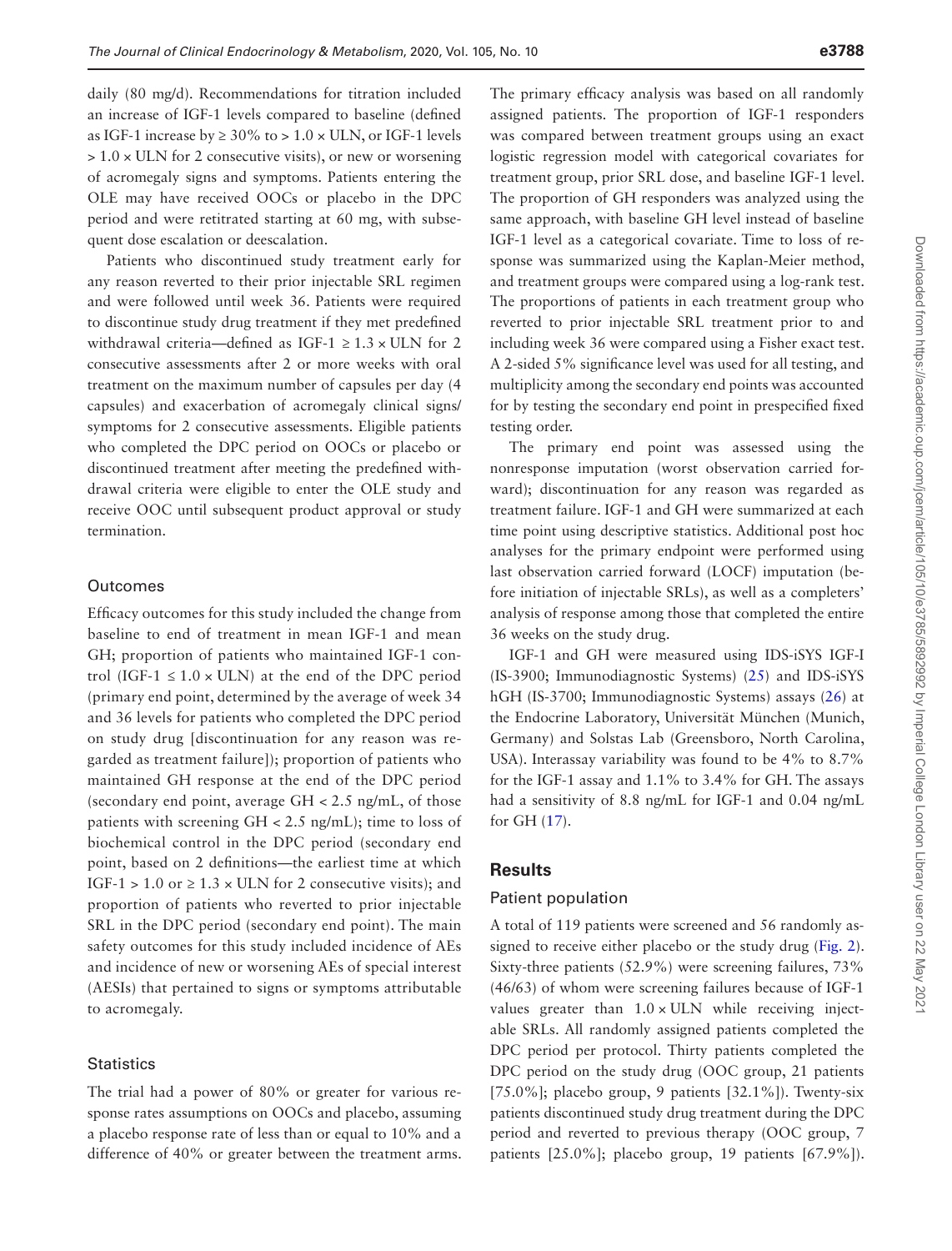

<span id="page-4-0"></span>**Figure 2.** Patient disposition for all patients screened for the CHIASMA OPTIMAL trial. AE, adverse event; OOC, oral octreotide capsules.

Discontinuation of assigned treatment was largely due to treatment failure [\(Fig. 2\)](#page-4-0), and occurred in 18 patients in the placebo group (all of whom met the predefined withdrawal criteria) and in 5 patients in the OOC group (3 of whom met the predefined withdrawal criteria). Discontinuation due to treatment-emergent AEs (TEAEs) occurred in 2 patients in the OOC group and 1 patient in the placebo group. Treatment adherence was assessed at each study visit based on drug accountability by capsule count. Patients were compliant with the study drug dosing regimen, with a mean compliance of 98.2% in the OOC group and 96.9% in the placebo group. All patients who discontinued study drug treatment continued their participation in the study up to the end of the DPC period.

Patients were well balanced between the OOC and placebo groups (post hoc analysis showed no significant differences between groups; [Table 1\)](#page-5-0). All patients were receiving a long-acting parenteral SRL per label prior to inclusion in the study. Fourteen patients (50.0%) in the OOC group and 12 patients (42.9%) in the placebo group had received prior treatment with high doses of SRLs, while 8 patients (28.6%) in the OOC group and 11 patients (39.3%) in the placebo group had received prior treatment with mid doses of SRLs, and 6 patients (21.4%) in the OOC group and 5 patients (17.9%) in the placebo group had received treatment with low doses of

SRLs. The symptom burden (ie, the number of acromegaly abnormalities indicated at screening) was 3 or more in 10 patients (35.7%) in the OOC group and 14 patients (50.0%) in the placebo group. The mean baseline IGF-1 was  $0.80 \times$  ULN in the OOC group and  $0.84 \times$  ULN in the placebo group.

#### Efficacy analyses

**Insulin-like growth factor 1 and growth hormone levels.** Mean IGF-1 at baseline and at the end of study drug treatment in the OOC group was maintained within normal limits  $(0.80 \times$  ULN and  $0.97 \times$  ULN, respectively). The values obtained at the end of study treatment included data in patients who discontinued treatment for any reason (including treatment failures) and excluded observations on rescue medications. In the placebo group, mean IGF-1 was within normal limits at baseline but was significantly elevated above normal limits at the end of treatment  $(0.84 \times \text{ULN}$  and  $1.69 \times \text{ULN}$ , respectively) and was significantly elevated at end of treatment in comparison to the OOC group  $(P < .001; Fig. 3A)$  $(P < .001; Fig. 3A)$  $(P < .001; Fig. 3A)$ . The mean GH at baseline and the end of treatment in the OOC group was 0.66 ng/mL and 0.60 ng/mL, respectively. The mean GH at baseline in the placebo group was 0.90 ng/mL but had risen to 2.57 ng/mL at the end of the treatment and was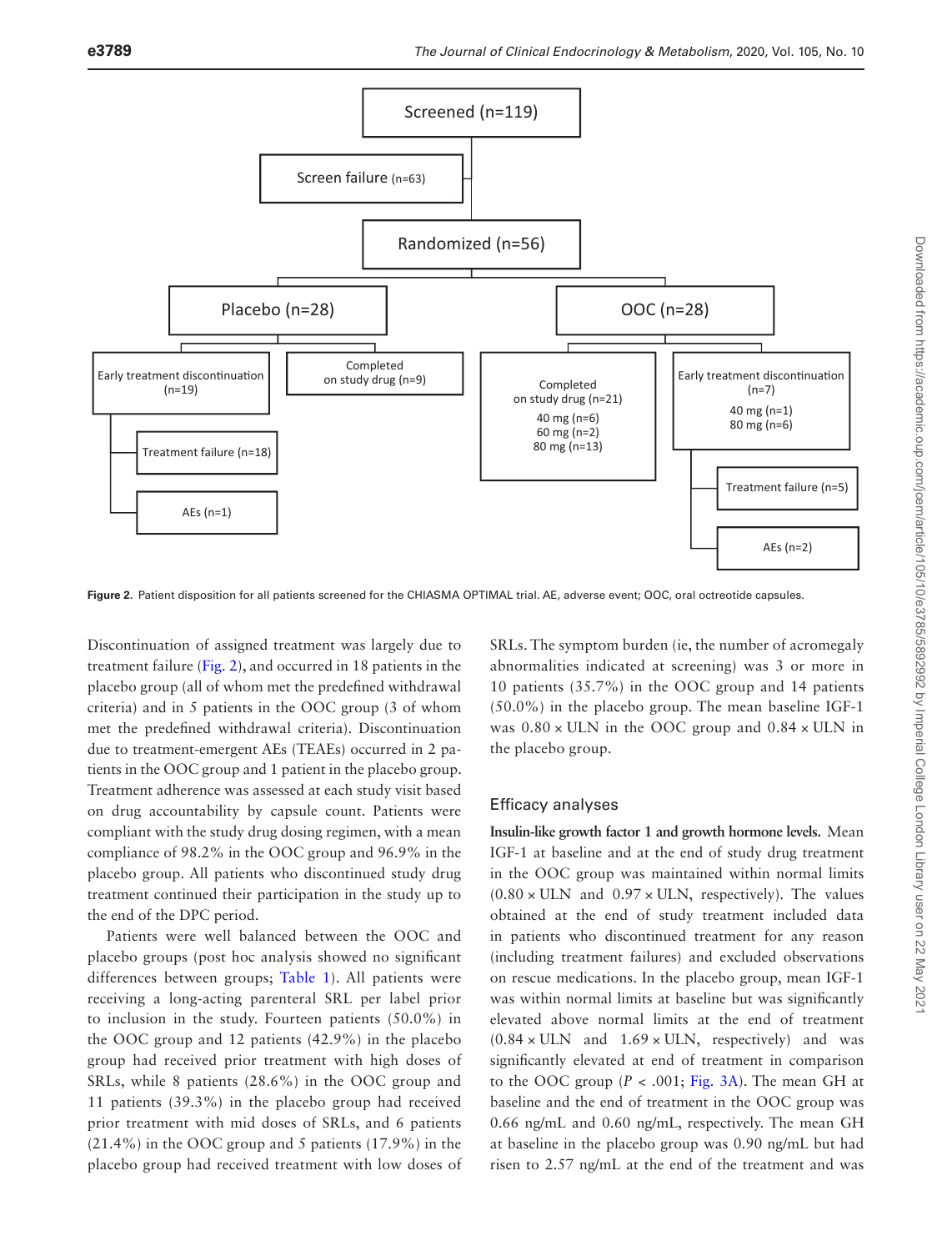<span id="page-5-0"></span>

|        | <b>Table 1.</b> Summary of patient demographic and acromegaly baseline characteristics for the double-blind placebo-controlled |  |
|--------|--------------------------------------------------------------------------------------------------------------------------------|--|
| period |                                                                                                                                |  |

| Characteristics                                    | OOC<br>$(n = 28)$ | Placebo<br>$(n = 28)$ | Overall<br>$(N = 56)$ |
|----------------------------------------------------|-------------------|-----------------------|-----------------------|
| Sex, $n$ (%)                                       |                   |                       |                       |
| Male                                               | 12(42.9)          | 14(50.0)              | 26(46.4)              |
| Female                                             | 16(57.1)          | 14(50.0)              | 30 (53.6)             |
| Race, n $(\%)^a$                                   |                   |                       |                       |
| Asian                                              | 1(3.6)            | 2(7.1)                | 3(5.4)                |
| Black/African or African American                  | $\mathbf{0}$      | 1(3.6)                | 1(1.8)                |
| White                                              | 27(96.4)          | 24 (85.7)             | 51(91.1)              |
| Other                                              | $\boldsymbol{0}$  | 1(3.6)                | 1(1.8)                |
| Age at screening <sup>b</sup> , y                  |                   |                       |                       |
| Mean (SD)                                          | 55.3 (11.97)      | 54.2 (10.96)          | 54.7 (11.38)          |
| Median                                             | 57.0              | 54.5                  | 57.0                  |
| Weight at screening, kg                            |                   |                       |                       |
| Mean (SD)                                          | 83.4 (17.22)      | 91.6 (20.48)          | 87.5 (19.19)          |
| Median                                             | 81.9              | 95.5                  | 84.1                  |
| BMI at screening, kg/m <sup>2</sup>                |                   |                       |                       |
| Mean (SD)                                          | 29.1(6.26)        | 31.0 (5.58)           | 30.0(5.96)            |
| Median                                             | 27.8              | 31.2                  | 28.8                  |
| Diabetes mellitus, n (%)                           | 2(7.1)            | 4(14.3)               | 6(10.7)               |
| Duration of acromegaly, n (%), y                   |                   |                       |                       |
| $<10$                                              | 15(53.6)          | 20(71.4)              | 35(62.5)              |
| $10 - 20$                                          | 8(28.6)           | 5(17.9)               | 13(23.2)              |
| $\geq 20$                                          | 5(17.9)           | 3(10.7)               | 8(14.3)               |
| Prior acromegaly surgery, n (%)                    | 25(89.3)          | 24(85.7)              | 49 (87.5)             |
| Symptom burden, n $(\%)^c$                         |                   |                       |                       |
| $\geq 1$                                           | 23(82.1)          | 24(85.7)              | 47 (83.9)             |
| $\geq 2$                                           | 18 (64.3)         | 19(67.9)              | 37(66.1)              |
| $\geq 3$                                           | 10(35.7)          | 14(50.0)              | 24(42.9)              |
| Screening average IGF-1, n (%)                     |                   |                       |                       |
| $\leq 1.0 \times ULN$                              | 28 (100)          | 28 (100)              | 56 (100)              |
| $> 1.0 - < 1.3 \times ULN$                         | $\boldsymbol{0}$  | $\mathbf{0}$          | $\boldsymbol{0}$      |
| Baseline average IGF-1, n $(\%)^d$                 |                   |                       |                       |
| $\leq 1.0 \times ULN$                              | 27(96.4)          | 23(82.1)              | 50 (89.3)             |
| $> 1.0 - < 1.3 \times ULN$                         | 1(3.6)            | 5(17.9)               | 6(10.7)               |
| Mean baseline IGF-1 $\times$ ULN (SD)              | 0.8(0.157)        | 0.84(0.210)           | 0.82(0.185)           |
| Baseline GH, n $(\%)^e$                            |                   |                       |                       |
| $\leq 1.0$ ng/mL                                   | 23(82.1)          | 21(75.0)              | 44 (78.6)             |
| $> 1.0 - < 2.5$ ng/mL                              | 4(14.3)           | 4(14.3)               | 8(14.3)               |
| $\geq$ 2.5 ng/mL                                   | 1(3.6)            | 3(10.7)               | 4(7.1)                |
| Prior injectable treatment for acromegaly, n (%)   |                   |                       |                       |
| Octreotide                                         | 19(67.8)          | 17(60.7)              | 36(64.2)              |
| Lanreotide                                         | 9(32.1)           | 11(39.3)              | 20(35.7)              |
| Prior injectable treatment overall dose, n $(%)^f$ |                   |                       |                       |
| Low                                                | 6(21.4)           | 5(17.9)               | 11(19.6)              |
| Middle                                             | 8(28.6)           | 11(39.3)              | 19(33.9)              |
| High                                               | 14(50.0)          | 12(42.9)              | 26 (46.4)             |

Abbreviations: BMI, body mass index; IGF-1, insulin-like growth factor 1; GH, growth hormone; OOC, oral octreotide capsules; ULN, upper limit of normal. *a* Patients could have selected multiple race categories.

 $b^b$ Age in years = year of study day  $0$  – year of birth.

*c* Symptom burden reflects the number of ongoing acromegaly symptoms at screening on the acromegaly history form.

*d* Based on the average of the 2 assessments within 2 weeks prior to random assignment.

*e* Screening visit 1. If screening visit 1 data were missing, then baseline data were used.

*f* Low dose: octreotide 10 mg every 4 weeks; lanreotide 60 mg every 4 weeks or 120 mg every 8 weeks. Medium dose: octreotide 20 mg every 4 weeks; lanreotide 90 mg every 4 weeks or 120 mg every 6 weeks. High dose: octreotide 30 mg every 4 weeks; lanreotide 120 mg every 4 weeks. Patients were stratified based on the grouping of mid to high and low prior somatostatin receptor ligand doses.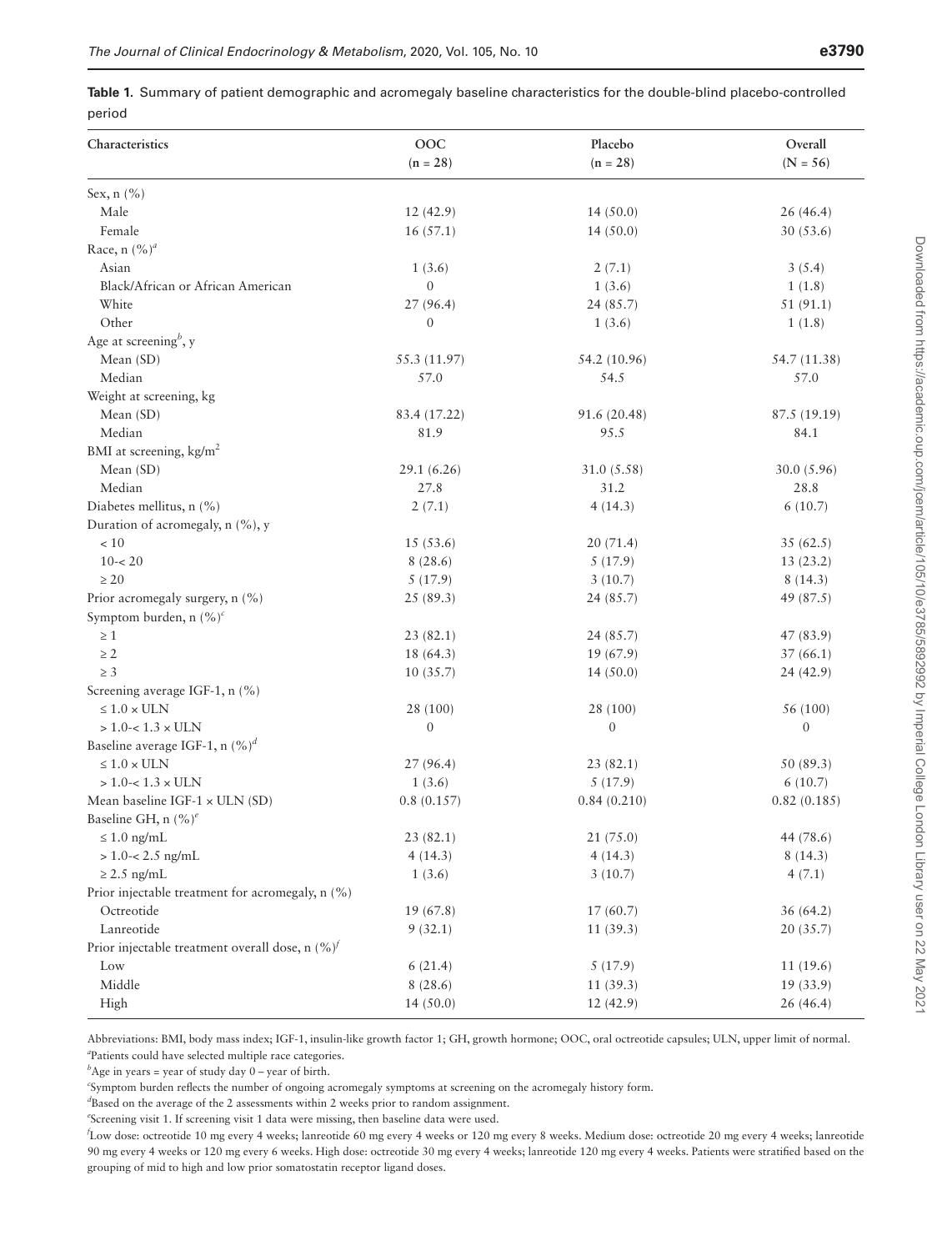significantly elevated at the end of treatment in comparison to the OOC group  $(P = .001; Fig. 3B)$  $(P = .001; Fig. 3B)$  $(P = .001; Fig. 3B)$ . At the end of the study treatment, 75% of the patients in the OOC group had IGF-1 levels of  $1.1 \times$  ULN or less.

An additional analysis of change from baseline to the end of the DPC period in IGF-1 and GH levels included data from patients who reverted to prior SRL injection. In this case, for IGF-1, the observed mean of the change from baseline to the end of the DPC period in the OOC and placebo groups was  $+0.13 \times$  ULN in both cases. For GH, the observed mean of the change from baseline to the end of the DPC period in the OOC and placebo groups was –0.03 and +0.18 ng/mL, respectively. In patients reverting to the previous injectable SRL dose, the

median time to return to baseline IGF-1 values following loss of response was 4.0 weeks (1 injection interval), in both the OOC (95% CI, 3.7-6.7) and placebo (95% CI, 4.0-8.3) groups.

#### Study end points

In the OOC group, 16 of 28 participants (adjusted proportion, 58.2%; see "Materials and Methods") met the primary end point and were biochemical responders (IGF-1  $\leq$  1.0  $\times$  ULN) at the end of the DPC period compared to 5 of 28 patients in the placebo group (adjusted proportion, 19.4%) at the end of the DPC period ( $P = .008$ ; odds ratio [OR], 5.77; 95% CI, 1.44-28.21; [Fig. 4A\)](#page-6-1).



<span id="page-6-0"></span>**Figure 3.** Mean levels of insulin-like growth factor 1 (IGF-1) and growth hormone (GH) at baseline and end of treatment. A, The observed mean IGF-1 change from baseline to end of DPC treatment is shown in the OOC group and the placebo group. B, The observed mean change in GH from baseline to end of DPC treatment is shown in the OOC group and the placebo group. GH levels were assessed every 30 (±5) minutes for 2 hours: at the first SV from time 0 to 2 hours (prior to SRL administration, if planned), at baseline from time 0 to 2 hours (prior to study medication), at week 36/EOT, and at all other visits in OLE, 2 to 4 hours after study medication administration. Displayed error bars show the SE. DPC, double-blind placebo-controlled; EOT, end of treatment; OOC, oral octreotide capsules; SRL, somatostatin receptor ligand; ULN, upper limit of normal.



<span id="page-6-1"></span>**Figure 4.** Proportion of patients who had biochemical response at the end of double-blind placebo-controlled (DPC) treatment. The proportion of patients in the OOC and the placebo groups who maintained their A, IGF-1 and B, GH response at the end of the DPC period. Adjusted proportions were obtained from an exact logistic regression model including covariates for treatment group, baseline SRL dose (low vs medium or high) and baseline IGF-I level (< median, ≥ median). GH, growth hormone; IGF-1, insulin-like growth factor 1; OOC, oral octreotide capsule; SRL, somatostatin receptor ligand; ULN, upper limit of normal.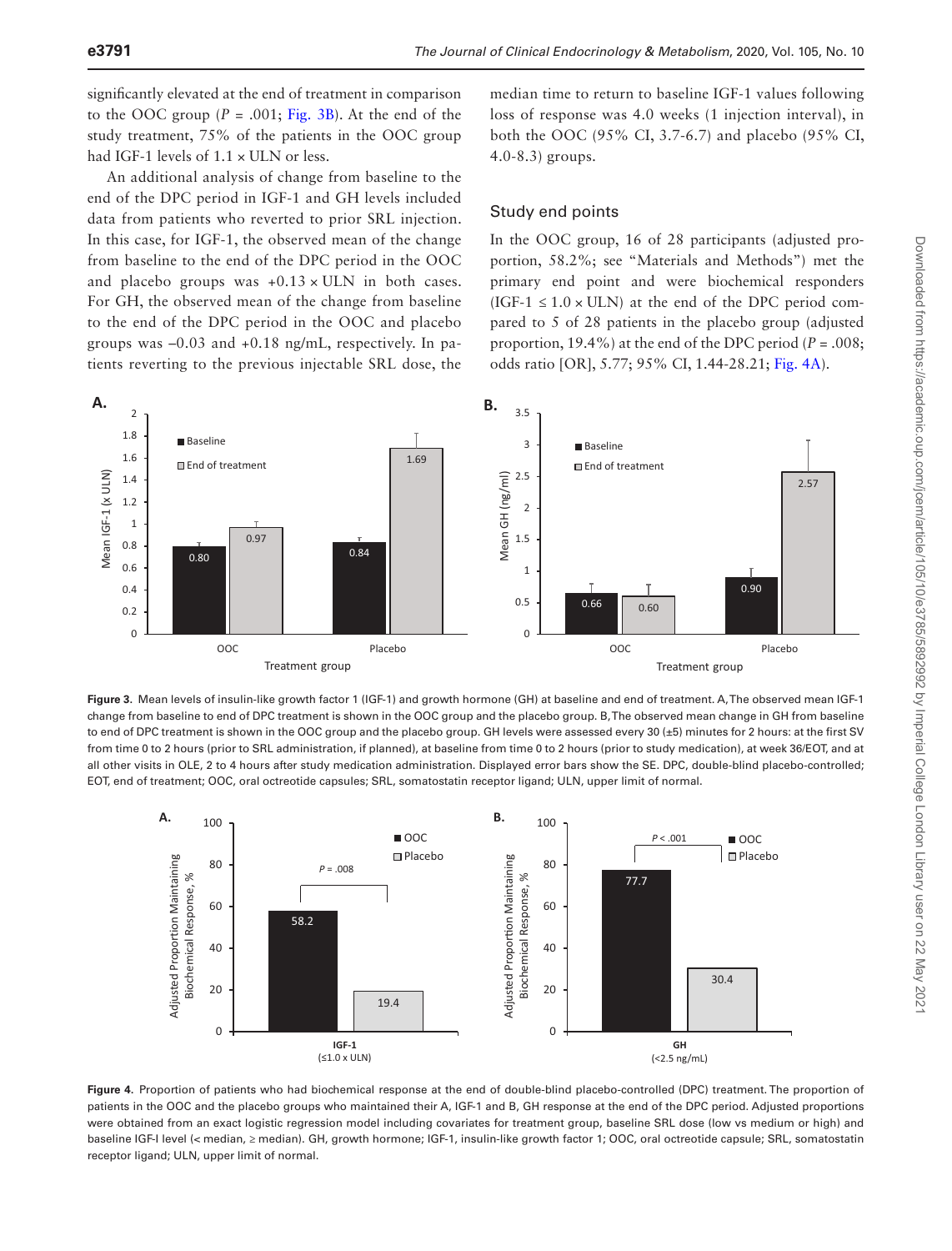Of the 12 nonresponders in the OOC group, 7 underwent early treatment discontinuation and 5 completed the DPC period on the study drug. Of these 5, 4 had IGF-1 levels of 1.1 to  $1.3 \times$  ULN, and 1 had no clinical symptoms but an IGF-1 greater than  $1.3 \times$  ULN at the end of the DPC period. Target OOC dosages in patients completing the DPC period on the study drug were 40 mg ( $n = 7$ ), 60 mg  $(n = 2)$ , and 80 mg  $(n = 19)$ .

In the placebo group, of the 23 patients who failed to maintain biochemical response, 18 discontinued treatment because of treatment failure, 1 discontinued treatment because of a TEAE, and 4 patients completed the study on the study drug (IGF-1 level of  $1.2\n-1.4 \times ULN$ ). Of the 5 patients in the placebo group who maintained their IGF-1 response at the week 34 and 36 visits, 3 had previously met loss of response criteria at some point during the study (2 consecutive IGF-I levels > 1.0 × ULN). All 5 patients were deemed to have active disease by their investigators (based on active symptoms and/ or IGF-1 levels throughout the study) and continued on active drug in the OLE at the investigator's discretion.

Additional post hoc analyses of the primary end point were performed for the OOC group by imputation of missing data for patients who discontinued treatment early. By imputing the last observed IGF-1 value before initiation of injectable SRLs, 18 of 28 patients (64.3%) in the OOC group were biochemical responders at the end of the study. Alternatively, analyzing proportion of responders in those completing the DPC period, 16 of 21 patients (76.2%) of patients in the OOC group were biochemical responders at the end of the study. Durability of response was analyzed by the proportion of week 24 responders ( $n = 12$ , end of dose titration) in the OOC group who maintained their response at the end of the study. Of these 12 patients, 11 (91.7%) had a sustained, durable response to end of treatment at 9 months.

In patients who previously received a low-dose of injectable SRL, 4 of 6 patients (66.7%) in the OOC group and 2 of 5 patients (40.0%) in the placebo group were responders, with an OR of 5.41 in favor of OOC. In the patients who previously received mid- to high-dose injectable SRLs, 12 of 22 patients (54.5%) in the OOC group and 3 of 23 patients (13.0%) in the placebo group were responders, with an OR of 5.86 in favor of OOC. The treatment effect was consistent in both groups ([Table 2\)](#page-7-0). Subgroup analysis by other characteristics showed a consistent treatment effect across age, sex, and regional location.

At screening, 27 patients in the OOC group and 25 in the placebo group had mean GH values of less than 2.5 ng/ mL. Of these patients, 21 of 27 patients in the OOC group (adjusted proportion, 77.7%) and 7 of 25 patients in the placebo group (adjusted proportion, 30.4%) maintained their GH response at the end of the DPC period  $(P < .001)$ ; OR 7.96; 95% CI, 2.07-36.15; [Fig. 4B\)](#page-6-1). An additional

<span id="page-7-0"></span>**Table 2.** Proportion of patients who maintained biochemical response (insulin-like growth factor  $1 \leq 1.0 \times$  upper limit of normal) at the end of double-blind placebo-controlled treatment, by prior dose of somatostatin receptor ligand

| Parameter                  | IGF-1 $(\leq 1.0 \times \text{ULN})$ |                       |  |
|----------------------------|--------------------------------------|-----------------------|--|
|                            | OOC<br>$(n = 28)$                    | Placebo<br>$(n = 28)$ |  |
| Overall OR (95% CI)        | $5.77(1.44-28.21)$                   |                       |  |
| Low prior SRL dose         |                                      |                       |  |
| Responders, $n$ (%)        | 4(66.7)                              | 2(40.0)               |  |
| OR (95% CI)                | 5.41 (0.26-165.99)                   |                       |  |
| Mid to high prior SRL dose |                                      |                       |  |
| Responders, $n$ (%)        | 12(54.5)                             | 3(13.0)               |  |
| OR (95% CI)                | $5.86(1.13-41.15)$                   |                       |  |

Abbreviations: IGF-1, insulin-like growth factor 1; OOC, oral octreotride capsules; OR, odds ratio; SRL, somatostatin receptor ligand; ULN, upper limit of normal.

exploratory analysis performed in patients with GH values of less than 1.0 ng/mL at baseline showed that 65.2% of the OOC group (15/23) and 28.6% of the placebo group (6/21) maintained GH values less than 1.0 ng/mL at the end of the DPC period. Irrespective of the IGF-1 cutoff (IGF-I  $> 1.0 \times$  ULN or  $\geq 1.3 \times$  ULN), the placebo group had a median time to loss of response of 16 weeks. In contrast, median time to loss of response for patients receiving OOCs was not reached during the 36-week trial (*P* < .001, both cutoffs). Seven patients (25.0%) in the OOC group vs 19 patients (67.9%) in the placebo group reverted to previous injectable SRL treatment prior to or at week 36 (*P* = .003).

#### Safety analyses

Of the 56 patients in the safety population, 55 (98.2%) experienced 1 or more TEAEs during the DPC period (OOCs, 28 patients [100.0%]; placebo, 27 patients [96.4%]). Most of the TEAEs were assessed by the investigators as unrelated to the study drug. Three patients (5.4%) experienced a total of 6 TEAEs that led to study drug discontinuation (OOC, 2 patients [7.1%]; placebo, 1 patient [3.6%]) during the DPC period. TEAEs in the OOC group that led to study drug discontinuation included gastrointestinal (GI) symptoms and headache. Of patients receiving OOCs, 1 (3.6%) experienced AEs of hypoglycemia, 3 (10.7%) reported blood glucose increase, and 1 (3.6%) reported hyperglycemia.

TEAEs with an incidence of 5% or more that were more common in the OOC group than in the placebo group were diarrhea, nausea, abdominal discomfort, vomiting, dyspepsia, blood glucose increased, sinusitis, osteoarthritis, cholelithiasis, urinary tract infection, large intestine polyp, and pain ([Table 3\)](#page-8-0). All of the GI TEAEs reported in the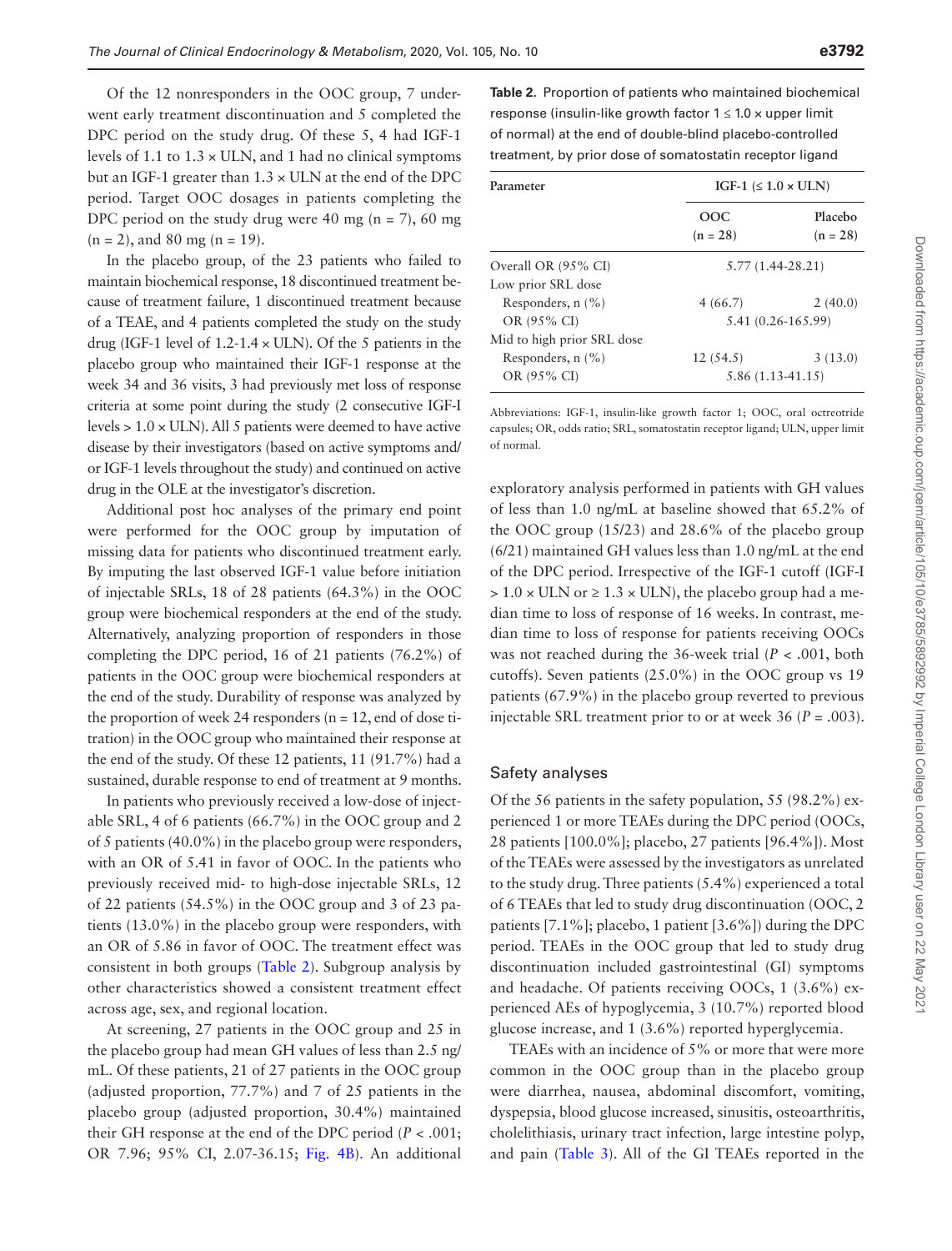| System organ class preferred term | <b>OOC</b>                  | Placebo<br>$(n = 28)$       | Overall<br>$(N = 56)$       |
|-----------------------------------|-----------------------------|-----------------------------|-----------------------------|
|                                   | $(n = 28)$                  |                             |                             |
|                                   | $n\left(\frac{9}{6}\right)$ | $n\left(\frac{9}{6}\right)$ | $n\left(\frac{9}{6}\right)$ |
| Diarrhea                          | 8(28.6)                     | 6(21.4)                     | 14(25.0)                    |
| Nausea                            | 6(21.4)                     | 3(10.7)                     | 9(16.1)                     |
| Abdominal discomfort              | 4(14.3)                     | 3(10.7)                     | 7(12.5)                     |
| Vomiting                          | 4(14.3)                     | $\Omega$                    | 4(7.1)                      |
| Dyspepsia                         | 3(10.7)                     | 1(3.6)                      | 4(7.1)                      |
| Blood glucose increased           | 3(10.7)                     | 1(3.6)                      | 4(7.1)                      |
| Sinusitis                         | 3(10.7)                     | $\theta$                    | 3(5.4)                      |
| Osteoarthritis                    | 3(10.7)                     | $\Omega$                    | 3(5.4)                      |
| Cholelithiasis                    | 2(7.1)                      | 1(3.6)                      | 3(5.4)                      |
| Urinary tract infection           | 2(7.1)                      | 1(3.6)                      | 3(5.4)                      |
| Pain                              | 2(7.1)                      | $\theta$                    | 2(3.6)                      |
| Large intestinal polyp            | 2(7.1)                      | $\mathbf{0}$                | 2(3.6)                      |

<span id="page-8-0"></span>

| Table 3. Incidence of treatment-emergent adverse events occurring in 5% or more in either treatment group and more often |  |
|--------------------------------------------------------------------------------------------------------------------------|--|
| in the oral octreotride capsules group during the double-blind placebo-controlled treatment period                       |  |

Treatment-emergent adverse events were defined as all adverse events (AEs) that occurred after random assignment (ie, date of onset was on or after the date of random assignment) and on or before the end of treatment (last dose of blinded study drug) in the double-blind, placebo-controlled period. A patient could be counted only once within each category. AEs were coded using *MedDRA* version 18.1. Abbreviation: OOC, oral octreotide capsules.

<span id="page-8-1"></span>**Table 4.** Incidence of select adverse events of special interest during the double-blind placebo-controlled period

|                             | OOC<br>$(n = 28)$<br>$n\left(\frac{9}{6}\right)$ | Placebo<br>$(n = 28)$<br>n (%) | Overall<br>$(N = 56)$<br>n (%) |
|-----------------------------|--------------------------------------------------|--------------------------------|--------------------------------|
| Patients with $\geq 1$ AESI | 15(53.6)                                         | 26(92.9)                       | 41 (73.2)                      |
| Arthralgia                  | 7(25.0)                                          | 15(53.6)                       | 22(39.3)                       |
| Hyperhidrosis               | 5(17.9)                                          | 7(25.0)                        | 12(21.4)                       |
| Headache                    | 0(0)                                             | 9(32.1)                        | 9(16.1)                        |
| Fatigue                     | 1(3.6)                                           | 7(25.0)                        | 8(14.3)                        |
| Carpal tunnel syndrome      | 4(14.3)                                          | 4(14.3)                        | 8(14.3)                        |
| Peripheral swelling         | 3(10.7)                                          | 4(14.3)                        | 7(12.5)                        |
| Arthritis                   | 1(3.6)                                           | 2(7.1)                         | 3(5.4)                         |

Additional adverse events (AEs) identified by the investigator may also be included as AEs of special interest (AESIs). An individual could be counted only once within each category. AEs were coded using *MedDRA* version 18.1. Abbreviation: OOC, oral octreotide capsules.

OOC group were mild or moderate in intensity. The median time to onset of GI AEs was 68 days and most resolved on treatment (median duration, 8 days).

AESIs that could be attributed to acromegaly were observed more frequently in patients receiving placebo than those receiving OOCs (92.9% vs 53.6%; [Table 4\)](#page-8-1). The most common AESIs observed were arthralgia, hyperhidrosis, headache, fatigue, carpal tunnel syndrome, and peripheral swelling.

## **Discussion**

The CHIASMA OPTIMAL study met its primary and all secondary end points, demonstrating that OOCs may be an

effective maintenance therapy for patients previously controlled with injectable SRLs.

In this trial, maintenance of mean IGF-1 levels for the OOC group  $(n = 28)$  from baseline to end of treatment indicates that patients who switched from injectable SRLs to OOCs retain biochemical control of acromegaly. Mean IGF-1 or GH levels at baseline and end of treatment reflects the trend in the overall treated patient population, providing clinically meaningful assessment [\(27,](#page-11-12) [28\)](#page-11-13). Analysis of response uses stringent response cutoffs that do not take into account the fact that IGF-1 levels can be variable within a single patient ([20](#page-11-7)). Transient "loss" of response does not provide a comprehensive picture of long-term and sustained disease control  $(5, 29)$  $(5, 29)$  $(5, 29)$  $(5, 29)$  $(5, 29)$ .

An interesting metric of IGF-1 variability is the high screening failure rate in this study. Despite the study requirement for a "well-controlled" population (IGF-1  $\leq$  1.0  $\times$  ULN), more than half of screened patients actually failed screening; the majority of these (73%) did not meet eligibility criteria, with an IGF-1 value of greater than  $1.0 \times$  ULN, confirming similar findings from a previous study ([2\)](#page-10-7). Normally occurring IGF-1 fluctuations in patients with acromegaly should be considered when evaluating response to therapy [\(30](#page-11-15)[-32\)](#page-11-16).

In the primary end point analysis, a significantly higher proportion of patients receiving OOCs maintained their response, as measured by IGF-1, compared to placebo  $(P = .008)$ ; this finding was also observed in the measurement of GH control. Approximately 93% of patients in the placebo group lost their response at some time during the study. Loss of response in the placebo group following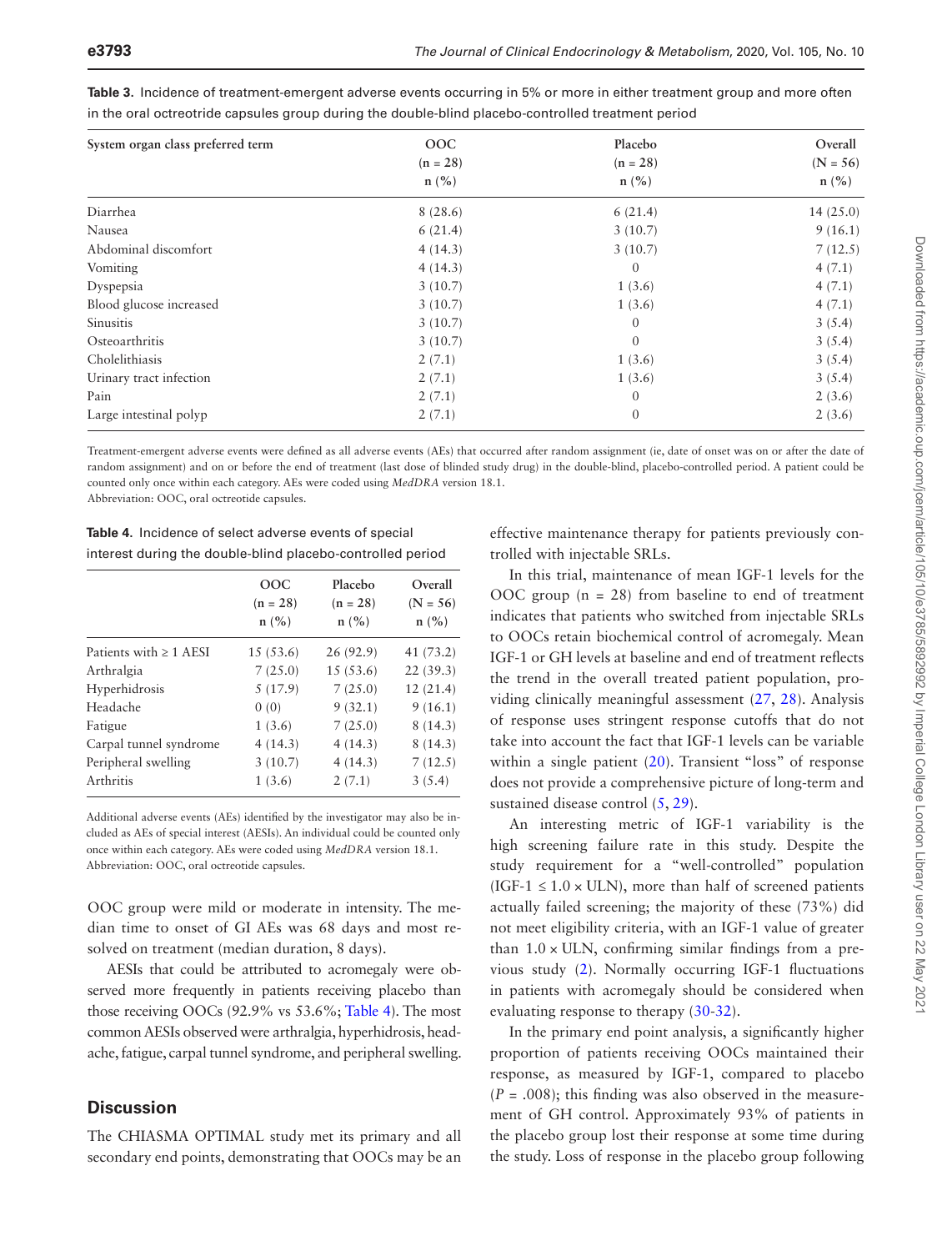withdrawal of active treatment is consistent with the literature on loss of response following withdrawal of long-acting SRLs and confirms that enrolled patients had active acromegaly ([33](#page-11-17)[-36\)](#page-11-18). Per protocol, following the availability of study results, the pertinent study investigators were informed of the treatment allocation of the 5 placebo patients who maintained response at the end of the study. Although each of these patients met the end point of IGF-1 less than  $1.0 \times$  ULN at the end of the DPC period, 3 of these 5 patients had lost biochemical control (IGF-I > 1.0 × ULN for 2 consecutive visits) at some point during the DPC period. This finding highlights the variability of IGF-1 levels in patients with acromegaly and suggests that levels can spontaneously fluctuate and that in a few instances of untreated patients, this may result in values occasionally falling into the normal range. All 5 placebo patients continued in the OLE, providing evidence that the investigators, blinded to the randomized treatment arm, believed that these patients had active disease (clinically and/or biochemically) and would derive additional benefit from OOC treatment.

The placebo design of this study was unique for acromegaly trials, which have largely been open label. Overall, the effect between the OOC and placebo groups had an OR of 5.77 in favor of OOC. This treatment effect was not predicted by prior SRL dose (OR for patients on lowdose SRLs, 5.4; OR for patients on mid- to high-dose SRLs, 5.9), indicating that those patients with more severe disease requiring higher doses of injectable SRL also respond to OOCs.

The primary end point was assessed using the most conservative imputation of worst observation carried forward (a nonresponse imputation in which discontinuations are regarded as treatment failure) with a 58.2% adjusted response rate. Historically, imputation methods in studies of injectable SRLs have included LOCF imputation and analyses of response among completers. The former analysis allows assessment of responses in patients who discontinued study treatment early ([20,](#page-11-7) [37](#page-11-19)), whereas the latter disregards these patients. Because investigation of these prior therapies used LOCF and completer analysis, results from CHIASMA OPTIMAL were also assessed post hoc, in the context of these historical imputation methods. When assessing the response rate for this population based on LOCF imputation or in study completers, the rates were 64.3% and 76.2%, respectively.

Accurate and comprehensive assessment of treatment in acromegaly should consider durability of response, as assessed by time to loss of response and sustainability of response. While the placebo group had a median time to loss of response of 16.0 or 16.2 weeks (IGF-1  $> 1.0 \times$  ULN and  $\geq 1.3 \times$  ULN, respectively), the OOC group did not reach the median time to loss of response within the 36-week DPC period for either cutoff. Ninety-two percent of patients responding to OOC at the end of the 24 weeks' titration maintained responses at 9 months. These results provide evidence for the durability of response with OOCs, even on the stringent response cutoffs. The small proportion of patients who did not sustain a durable response was similar to that reported for studies of patients in which injectable SRL responders at baseline were followed over time [\(38](#page-11-20)[-41\)](#page-11-21).

The need of SRL uptitration to improve biochemical control is well known ([42](#page-12-0)), and OOCs may have a shorter and less burdensome titration algorithm, compared to injectable SRLs, at the end of which responders can be identified; nonresponders should revert to prior treatment. In CHIASMA OPTIMAL, patients requiring reversion to prior injectable SRL treatment reestablished their baseline response level in a median of 4.0 weeks, the equivalent of a single injectable SRL administration at prestudy doses. This is also supported by IGF-1 change from baseline in the OOC group, including data in patients who reverted to injectable SRLs who showed no change and therefore no clinically relevant deterioration in IGF-1 control. This observation suggests that patients can safely be offered a trial therapy with OOCs, and those not responding can return to prior treatment without deterioration in IGF-1 control.

Reflecting the positive experience of patients and their clinicians with OOC treatments in this trial, 90% of patients receiving OOCs at the end of the DPC period chose to remain on active treatment in an OLE phase.

The observed safety profile of OOCs was consistent with the known safety of injectable octreotide (except for lack of injection site reactions) as well as the disease burden of acromegaly. No new or unexpected safety signals were detected. The most commonly reported TEAEs were similar to those reported with long-acting injectable SRLs but with no injection site reactions. Most TEAEs were mild or moderate in intensity, and the highest incidences of TEAEs were GI related. These were mild or moderate in intensity and most resolved within a median of 8 days with continued dosing of OOCs. OOCs were well tolerated, and only 2 patients (7.1%) in the OOC group discontinued because of an AE.

The placebo-controlled design of this study also allowed for assessment of AEs that may occur owing to active symptoms of acromegaly. Consistent with loss of biochemical control, approximately double the AESIs were observed in the placebo group, including higher rates of arthralgia, hyperhidrosis, fatigue, carpal tunnel syndrome, and peripheral swelling.

Surgical resection of pituitary adenomas is the preferred treatment in most patients with acromegaly, but may not be curative, and many patients require medical adjuvant therapy ([43](#page-12-1)), including SRLs, GH receptor blockers, and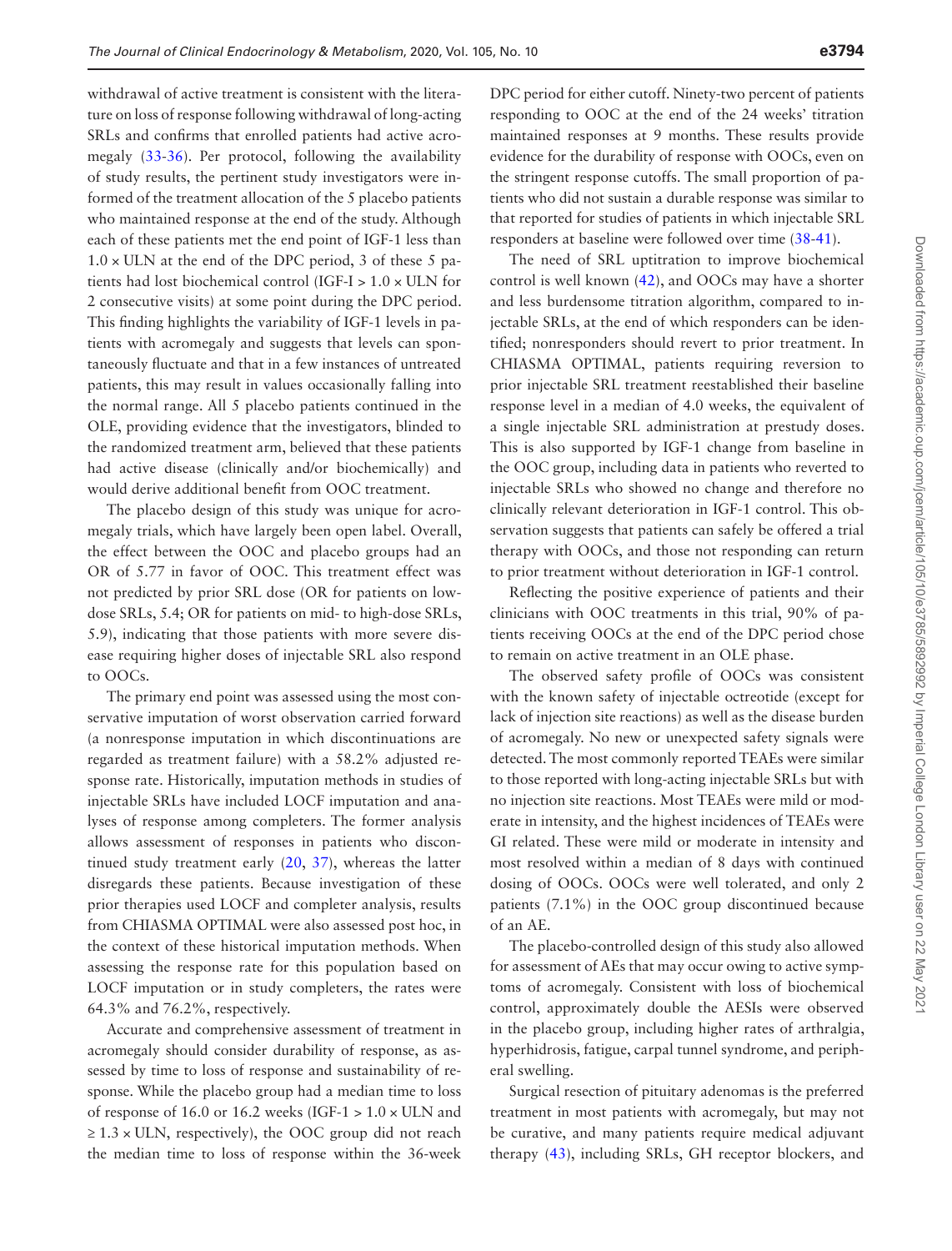dopamine agonists as single or combination therapy [\(6](#page-10-3)). Although long-acting injectable SRLs are usually used as first-line medical treatment, they require deep tissue injections and can be associated with numerous side effects and lifestyle burdens [\(6,](#page-10-3) [10](#page-10-8), [44](#page-12-2)). Most patients report persistent or recurrent injection site pain, local nodules, and swelling as well as bothersome breakthrough acromegaly symptoms occurring toward the end of the injection cycle ([45\)](#page-12-3). These untoward patient complaints highlight the need for an alternative treatment ([10](#page-10-8)). Oral octreotide was developed to address these unmet needs. This pivotal placebo-controlled study indicates that OOCs may be an effective option in patients with acromegaly currently responding to injectable SRLs, while potentially avoiding side effects and compliance issues related to injectable regimens.

#### **Acknowledgments**

The authors thank the study coordinators, coinvestigators, patients, and families who participated in the study. Medical writing assistance and revision of the manuscript under the direction of the authors was provided by PRECISIONscientia, which was compensated by Chiasma Inc.

*Financial Support:* The work was supported by Chiasma Inc.

*Clinical Trial Information:* Trial (NCT03252353) is registered on clinicaltrials.gov and was first posted on August 17, 2017.

#### **Additional Information**

*Correspondence and Reprint Requests:* Susan L. Samson, MD, PhD, FRCPC, FACE, Baylor College of Medicine Departments of Medicine and Neurosurgery, Endocrinology, Diabetes and Metabolism, One Baylor Plaza, ABBR R615, Houston, TX 77030. E-mail: [ssamson@bcm.edu](mailto:ssamson@bcm.edu?subject=).

*Disclosure Summary:* S.S., A.G., and S.M. are Chiasma advisory board members. S.S. and M.B. are Novartis advisory board members. L.N. and M.B. are Pfizer advisory board members. M.B. is a Merck advisory board member. P.T. is a MidaTech (previously Ono) advisory board member. L.K. is a Corcept and Novo Nordisk advisory board member. L.N., A.G., M.F., and C.S. are consultants for Pfizer. M.F., C.S., and S.M. are consultants for Chiasma. M.F., C.S., and S.M. are consultants for Crinetics. M.F., A.G., and C.S. are consultants for Ipsen. M.F. and S.M. are consultants for Ionis. M.F and M.M. are consultants for Novartis. M.G. is a consultant for Corcept. M.G., M.M., and C.S. are consultants for Novo Nordisk. M.B. is a consultant for Pfizer Poland, Novartis Poland, Ipsen Poland, and Merck Poland. M.M. is a consultant for Abbott, AstraZeneca, Bristol-Myers Squibb, Eli Lilly, Janssen, and Merck. A.G. is a consultant for Genevant. C.S. is a consultant for Ascendis, Strongbridge, Merck Serono, Serono, and Tiburio. S.M. is a consultant for Rami. S.S., M.G., and A.G. have received grants from Novartis. L.N. and M.G. have received grants from Chiasma. L.N., A.G., and M.G. have received grants from Ipsen. M.G. and L.K. have received grants from Novo Nordisk. M.G. and C.S. have received grants from Crinetics. M.G. has received grants from Camurus, Corcept, OPKO, and Teva. M.M. has received grants from Amgen and Sanofi. A.G., C.S., and S.M. have received grants from Pfizer. C.S. has received grants from

Aeterna Centaris, Centaris, and Tuburio. S.S., A.L., L.K., L.N., M.B., M.F., M.G., and P.T. are research investigators for Chiasma. S.S. is a research investigator for Corcept and OPKO. S.S., P.T., M.M., and M.F. are research investigators for Novartis. M.F., L.K., and P.T. are research investigators for Crinetics. M.F., L.K., and A.L. are research investigators for Ionis. M.M. is a research investigator for Bayer, Reata, and Tercica. M.M. and L.K. are research investigators for Novo Nordisk. L.K. is a research investigator for Strongbridge. P.T. is a research investigator for Camarus and Tiburio. P.T. and S.M. are research investigators for Ipsen. W.L., G.P., and A.H. are employees of Chiasma. L.N. and C.S. are speakers for Ipsen. M.M. is a speaker for Abbott, Sanofi-Aventis, and Merck. C.S. is a speaker for Novo Nordisk, Pfizer, and Sandoz. L.K. is a speaker for Corcept. The spouse of M.M. has ownership interest in Amgen. E.U. and N.B. have nothing to disclose.

*Data Availability:* The data sets generated during and/or analyzed during the present study are not publicly available but are available from the corresponding author on reasonable request.

#### **References**

- <span id="page-10-0"></span>1. Colao A, Grasso LFS, Giustina A, et al. Acromegaly. *Nat Rev Dis Primers.* 2019;**5**(1):20.
- <span id="page-10-7"></span>2. Giustina A, Barkan A, Beckers A, et al. A consensus on the diagnosis and treatment of acromegaly comorbidities: an update. *J Clin Endocrinol Metab.* 2019;**105**(4):e937-e946.
- <span id="page-10-1"></span>3. Melmed S, Bronstein MD, Chanson P, et al. A consensus statement on acromegaly therapeutic outcomes. *Nat Rev Endocrinol.* 2018;**14**(9):552-561.
- <span id="page-10-2"></span>4. Devesa J, Almengló C, Devesa P. Multiple effects of growth hormone in the body: is it really the hormone for growth? *Clin Med Insights Endocrinol Diabetes.* 2016;**9**:47-71.
- <span id="page-10-11"></span>5. Freda PU. Monitoring of acromegaly: what should be performed when GH and IGF-1 levels are discrepant? *Clin Endocrinol (Oxf).* 2009;**71**(2):166-170.
- <span id="page-10-3"></span>6. Melmed S. Pituitary-tumor endocrinopathies. *N Engl J Med.* 2020;**382**(10):937-950.
- <span id="page-10-4"></span>7. Gadelha MR, Kasuki L, Lim DST, Fleseriu M. Systemic complications of acromegaly and the impact of the current treatment landscape: an update. *Endocr Rev.* 2019;**40**(1):268-332.
- <span id="page-10-5"></span>8. Chen CJ, Ironside N, Pomeraniec IJ, et al. Microsurgical versus endoscopic transsphenoidal resection for acromegaly: a systematic review of outcomes and complications. *Acta Neurochir (Wien).* 2017;**159**(11):2193-2207.
- <span id="page-10-6"></span>9. Katznelson L, Laws ER Jr, Melmed S, et al; Endocrine Society. Acromegaly: an Endocrine Society Clinical Practice guideline. *J Clin Endocrinol Metab.* 2014;**99**(11):3933-3951.
- <span id="page-10-8"></span>10. Strasburger CJ, Karavitaki N, Störmann S, et al. Patientreported outcomes of parenteral somatostatin analogue injections in 195 patients with acromegaly. *Eur J Endocrinol.* 2016;**174**(3):355-362.
- <span id="page-10-9"></span>11. Fleseriu M, Fogelfeld L, Gordon MB, et al. An evaluation of the Acromegaly Treatment Satisfaction Questionnaire (Acro-TSQ) in adult patients with acromegaly, including correlations with other patient-reported outcome measures: data from two large multicenter international studies. *Pituitary*. 2020;**23**(4):347-358.
- <span id="page-10-10"></span>12. Bevan JS, Newell-Price J, Wass JA, et al. Home administration of lanreotide Autogel by patients with acromegaly, or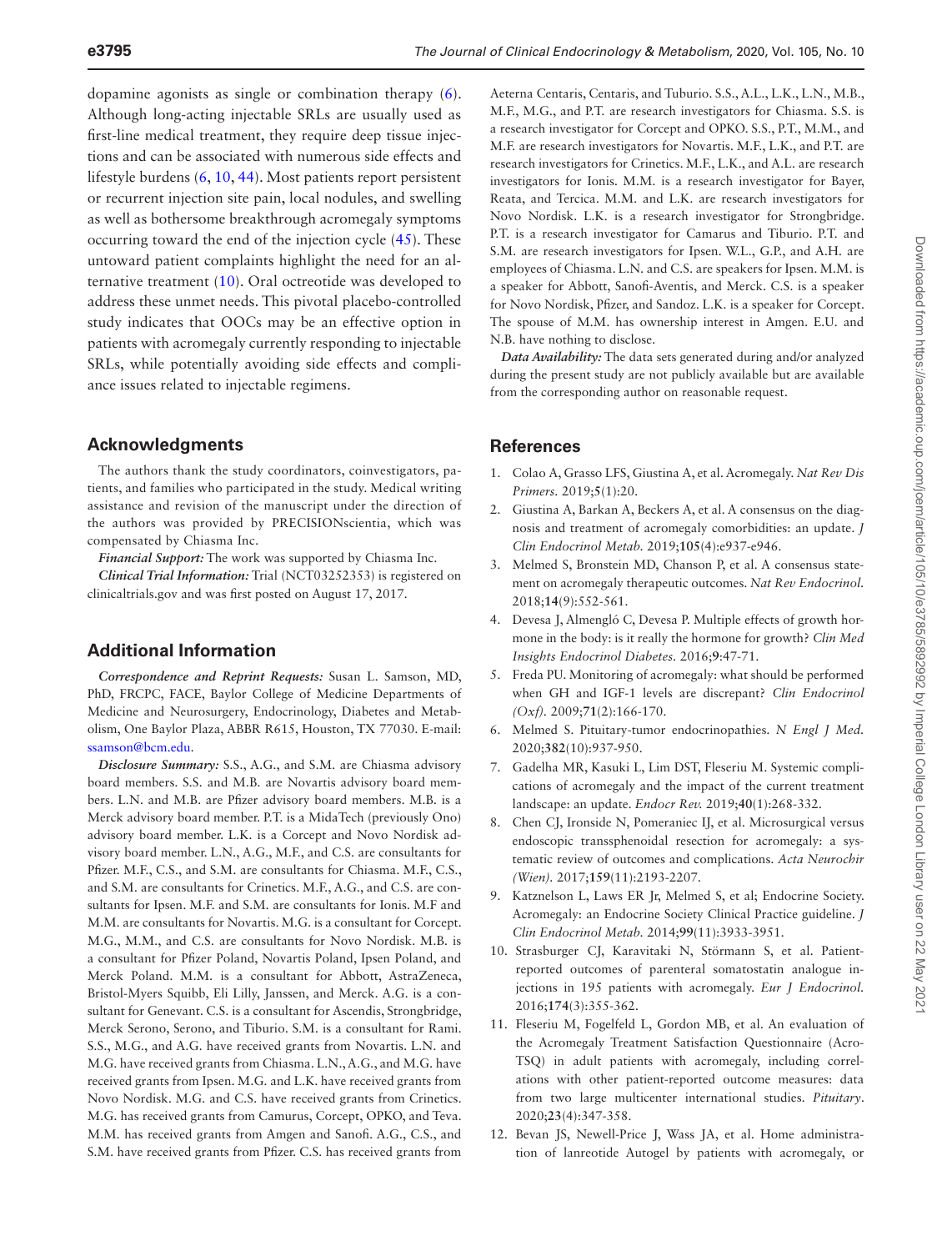their partners, is safe and effective. *Clin Endocrinol (Oxf).* 2008;**68**(3):343-349.

- <span id="page-11-0"></span>13. Salvatori R, Nachtigall LB, Cook DM, et al; SALSA Study Group. Effectiveness of self- or partner-administration of an extendedrelease aqueous-gel formulation of lanreotide in lanreotidenaïve patients with acromegaly. *Pituitary.* 2010;**13**(2):115-122.
- <span id="page-11-1"></span>14. Neggers SJ, Pronin V, Balcere I, et al; LEAD Study Group. Lanreotide Autogel 120 mg at extended dosing intervals in patients with acromegaly biochemically controlled with octreotide LAR: the LEAD study. *Eur J Endocrinol.* 2015;**173**(3):313-323.
- <span id="page-11-2"></span>15. Geer E, Sisco J, Adelman D, et al. Relationship between responses from acromegaly patients treated with a stable dose of injectable somatostatin analogues in routine clinical practice and their endocrinology health care professional regarding treatment outcomes: preliminary findings. *J Endocr Soc*. 2019;**3**(Suppl 1):SUN-LB077.
- <span id="page-11-3"></span>16. Geer E, Sisco J, Adelman D, et al. Patient reported outcome data from acromegaly patients treated with injectable somatostatin analogues in routine clinical practice: preliminary results. *J Endocr Soc*. 2019;**3**(Suppl 1):SAT-434.
- <span id="page-11-4"></span>17. Melmed S, Popovic V, Bidlingmaier M, et al. Safety and efficacy of oral octreotide in acromegaly: results of a multicenter phase III trial. *J Clin Endocrinol Metab.* 2015;**100**(4):1699-1708.
- <span id="page-11-5"></span>18. Tuvia S, Pelled D, Marom K, et al. A novel suspension formulation enhances intestinal absorption of macromolecules via transient and reversible transport mechanisms. *Pharm Res.* 2014;**31**(8):2010-2021.
- <span id="page-11-6"></span>19. Tuvia S, Atsmon J, Teichman SL, et al. Oral octreotide absorption in human subjects: comparable pharmacokinetics to parenteral octreotide and effective growth hormone suppression. *J Clin Endocrinol Metab.* 2012;**97**(7):2362-2369.
- <span id="page-11-7"></span>20. Chanson P, Borson-Chazot F, Kuhn JM, Blumberg J, Maisonobe P, Delemer B; Lanreotide Acromegaly Study Group. Control of IGF-I levels with titrated dosing of lanreotide Autogel over 48 weeks in patients with acromegaly. *Clin Endocrinol (Oxf).* 2008;**69**(2):299-305.
- 21. Lancranjan I, Atkinson AB. Results of a European multicentre study with Sandostatin LAR in acromegalic patients. Sandostatin LAR Group. *Pituitary.* 1999;**1**(2):105-114.
- 22. Lancranjan I, Bruns C, Grass P, et al. Sandostatin LAR: a promising therapeutic tool in the management of acromegalic patients. *Metabolism.* 1996;**45**(8 Suppl 1):67-71.
- <span id="page-11-8"></span>23. Melmed S, Cook D, Schopohl J, Goth MI, Lam KS, Marek J. Rapid and sustained reduction of serum growth hormone and insulin-like growth factor-1 in patients with acromegaly receiving lanreotide Autogel therapy: a randomized, placebocontrolled, multicenter study with a 52 week open extension. *Pituitary.* 2010;**13**(1):18-28.
- <span id="page-11-9"></span>24. Carmichael JD, Bonert VS, Nuño M, Ly D, Melmed S. Acromegaly clinical trial methodology impact on reported biochemical efficacy rates of somatostatin receptor ligand treatments: a metaanalysis. *J Clin Endocrinol Metab.* 2014;**99**(5):1825-1833.
- <span id="page-11-10"></span>25. Bidlingmaier M, Friedrich N, Emeny RT, et al. Reference intervals for insulin-like growth factor-1 (IGF-I) from birth to senescence: results from a multicenter study using a new automated chemiluminescence IGF-I immunoassay conforming to recent international recommendations. *J Clin Endocrinol Metab.* 2014;**99**(5):1712-1721.
- <span id="page-11-11"></span>26. Manolopoulou J, Alami Y, Petersenn S, et al. Automated 22-kD growth hormone-specific assay without interference from pegvisomant. *Clin Chem.* 2012;**58**(10):1446-1456.
- <span id="page-11-12"></span>27. Giustina A, Barkan A, Casanueva FF, et al. Criteria for cure of acromegaly: a consensus statement. *J Clin Endocrinol Metab.* 2000;**85**(2):526-529.
- <span id="page-11-13"></span>28. Giustina A, Chanson P, Bronstein MD, et al; Acromegaly Consensus Group. A consensus on criteria for cure of acromegaly. *J Clin Endocrinol Metab.* 2010;**95**(7):3141-3148.
- <span id="page-11-14"></span>29. van Esdonk MJ, van Zutphen EJM, Roelfsema F, et al. How are growth hormone and insulin-like growth factor-1 reported as markers for drug effectiveness in clinical acromegaly research? A comprehensive methodologic review. *Pituitary.* 2018;**21**(3):310-322.
- <span id="page-11-15"></span>30. AlDallal S. Acromegaly: a challenging condition to diagnose. *Int J Gen Med.* 2018;**11**:337-343.
- 31. Katznelson L, Atkinson JL, Cook DM, Ezzat SZ, Hamrahian AH, Miller KK; AACE Acromegaly Task Force. American Association of Clinical Endocrinologists Medical Guidelines for Clinical Practice for the Diagnosis and Treatment of Acromegaly–2011 update: executive summary. *Endocr Pract.* 2011;**17**(4):636-646.
- <span id="page-11-16"></span>32. Milani D, Carmichael JD, Welkowitz J, et al. Variability and reliability of single serum IGF-I measurements: impact on determining predictability of risk ratios in disease development. *J Clin Endocrinol Metab.* 2004;**89**(5):2271-2274.
- <span id="page-11-17"></span>33. Giustina A, Chanson P, Kleinberg D, et al; Acromegaly Consensus Group. Expert consensus document: a consensus on the medical treatment of acromegaly. *Nat Rev Endocrinol.* 2014;**10**(4):243-248.
- 34. Ramírez C, Vargas G, González B, et al. Discontinuation of octreotide LAR after long term, successful treatment of patients with acromegaly: is it worth trying? *Eur J Endocrinol.* 2012;**166**(1):21-26.
- 35. Stewart PM, James RA. The future of somatostatin analogue therapy. *Baillieres Best Pract Res Clin Endocrinol Metab.* 1999;**13**(3):409-418.
- <span id="page-11-18"></span>36. Vilar L, Fleseriu M, Naves LA, et al. Can we predict long-term remission after somatostatin analog withdrawal in patients with acromegaly? Results from a multicenter prospective trial. *Endocrine.* 2014;**46**(3):577-584.
- <span id="page-11-19"></span>37. Colao A, Bronstein MD, Freda P, et al; Pasireotide C2305 Study Group. Pasireotide versus octreotide in acromegaly: a head-to-head superiority study. *J Clin Endocrinol Metab.* 2014;**99**(3):791-799.
- <span id="page-11-20"></span>38. Baldelli R, Colao A, Razzore P, et al. Two-year follow-up of acromegalic patients treated with slow release lanreotide (30 mg). *J Clin Endocrinol Metab.* 2000;**85**(11):4099-4103.
- 39. Chieffo C, Cook D, Xiang Q, Frohman LA. Efficacy and safety of an octreotide implant in the treatment of patients with acromegaly. *J Clin Endocrinol Metab.* 2013;**98**(10):4047-4054.
- 40. Sheppard M, Bronstein MD, Freda P, et al. Pasireotide LAR maintains inhibition of GH and IGF-1 in patients with acromegaly for up to 25 months: results from the blinded extension phase of a randomized, double-blind, multicenter, phase III study. *Pituitary.* 2015;**18**(3):385-394.
- <span id="page-11-21"></span>41. Tutuncu Y, Berker D, Isik S, et al. Comparison of octreotide LAR and lanreotide autogel as post-operative medical treatment in acromegaly. *Pituitary.* 2012;**15**(3):398-404.